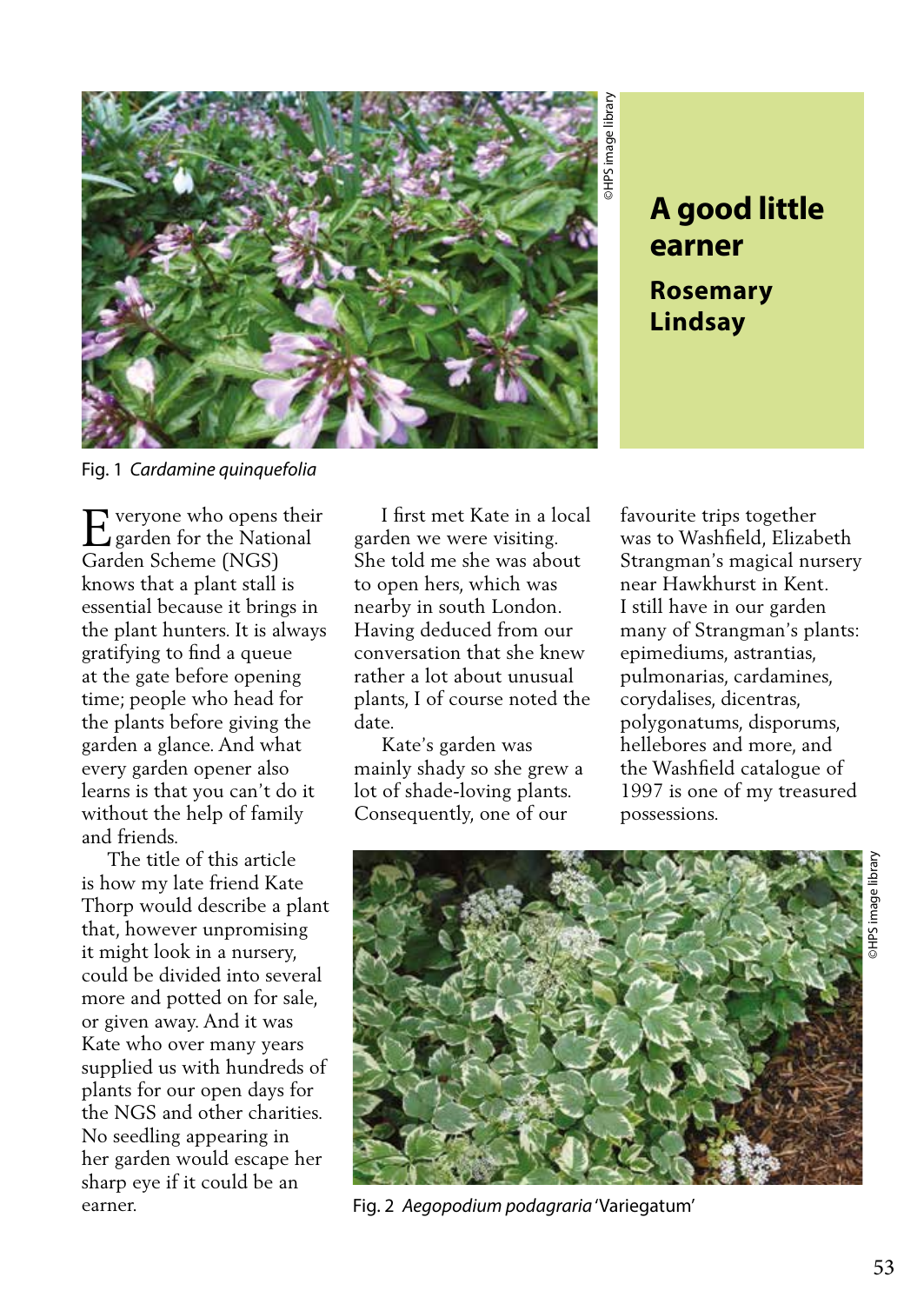

Fig. 3 *Asarum caudatum*

Many of those plants are on the immaculate lists that Kate prepared for our sales, propagated from her own garden. I would go to her house on the morning of our open days, and load into our old Volvo estate the many trays of plants that she so kindly provided, all neatly labelled and priced.

 I have kept all her lists, dozens of them, and reflect on what could be described as her signature plants. They are what you might

call 'quiet', or 'modest' – one indignant visitor to her garden said "You can't sell that, it's a weed!". It could have been any from the following list, some of her favourites: *Cardamine quinquefolia* (fig. 1 – all over the shady far end of our garden in spring, then dies back); *Aegopodium podagraria* 'Variegatum' (fig. 2 – variegated ground elder, proceed with caution!); *Asarum caudatum* (fig. 3 – not to be confused with





Fig. 4 *Pachyphragma macrophyllum*



Fig. 5 *Claytonia sibirica* f. *albiflora*

the mouse plant *Arisarum proboscideum*); *Pachyphragma macrophyllum* (fig. 4 – needs to be kept within bounds); *Claytonia sibirica* f. *albiflora*  (fig. 5); *Galium odoratum*  (no shady niche here is without sweet woodruff); *Silene fimbriata* (fig. 6 – a frilly version of the seaside bladder campion); many geraniums, eg *G. phaeum*  var. *phaeum* 'Samobor'; *G. pyrenaicum* 'Bill Wallis' (fig. 7); *G. macrorrhizum* 'Bevan's Variety'; and *G. rotundifolium*. These plants turn up in the gardens of her many friends, a constant reminder of her generosity.

 I first came across *Begonia sutherlandii*, *Viola hederacea* and *Muehlenbeckia complexa*  in Kate's garden, in positions which in many gardens would be dismissed as unpromising for growing anything: the narrow passage along the side of any number of Edwardian town houses which is so often the repository for dustbins, bikes and general rubbish; but that was not the case here. Kate's unfailing eye for an opportunity to grow sun-shy plants meant that the passage, not much more than a metre or so wide, was beautified with a collection of plants in pots and scrambling up the fence, a green haven: ivies, ferns, hostas, bergenias, notably the handsome, hairy *Bergenia ciliata* (fig. 8), and *B. emeiensis* (fig. 9) – rare, and a little on the tender side. We discovered it in the muchmissed Blackthorn Nursery in Hampshire.